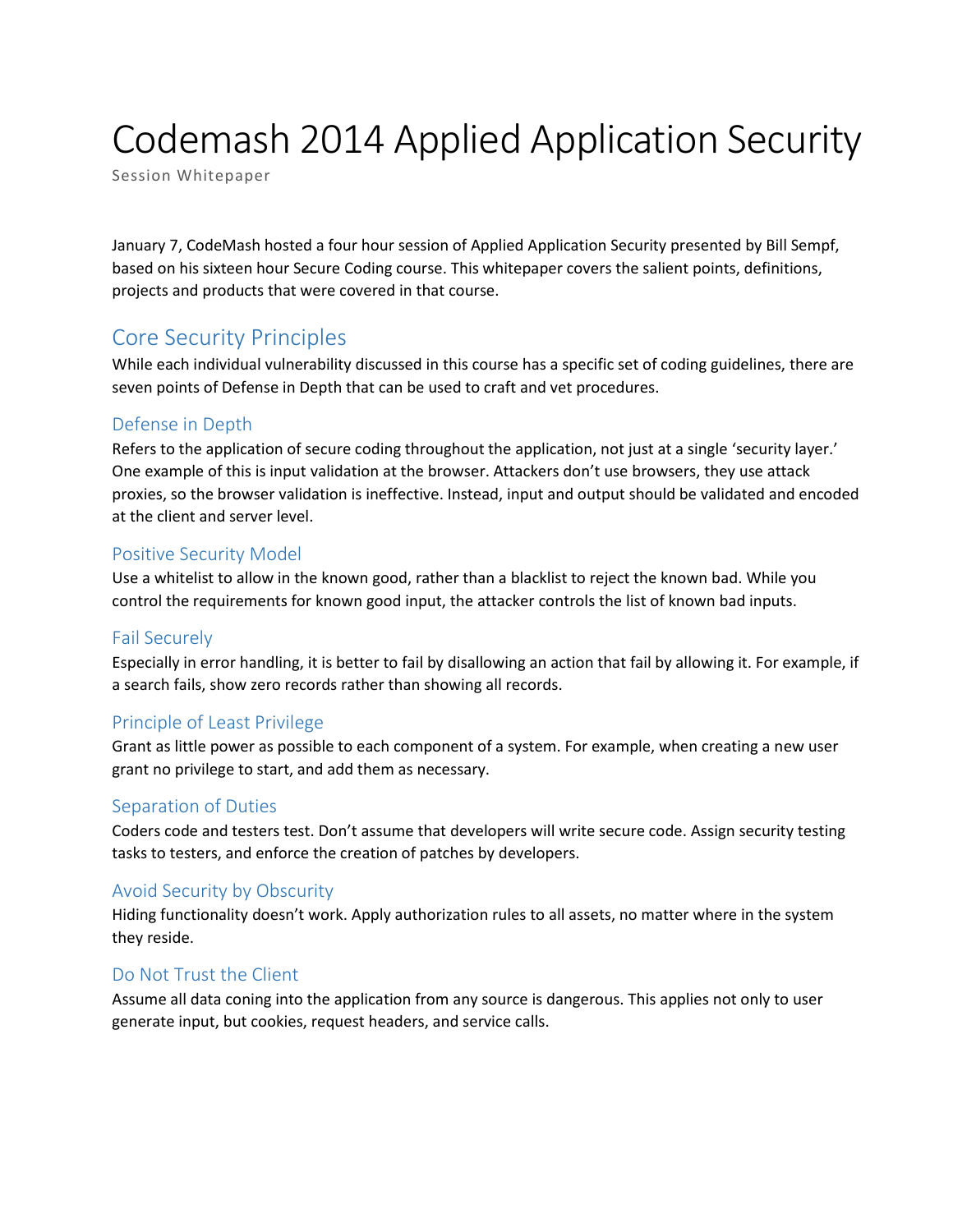# Information Disclosure

One of the key features that application security scanner, static code analyzers and web application firewalls lack is intuition. Giving users insight into the inner workings of your system will lead to a dedicated attacker using information to bypass the most sophisticated of controls.

You can reduce the total information disclosure attack surface by considering three core sources:

- What is available on the Internet
- Your application's source code
- Exception management policy

# That big database called the Internet

An attacker can use Google to research your applications. To do so, use the following advanced search features:

- The **site** parameter restricts the search to a particular second level domain, e.g. site:pastebin.com connectionstring
- The **ext** parameter restricts searches to particular document types, e.q. site:chase.com ext:xlsx
- The **inurl** parameter looks for a string in the url of pages, e.g. inurl:WS\_FTP.log passwd
- The **intitle** looks for search terms in the title only, e.g. intitle:"Live View AXIS"
- The **link** parameter finds pages that link to a particular URL, e.g. link:interestingdomain.com/file.html
- There are **operators** that one can use as well
	- o Dash is a negative operator
	- o Bar | is used for a Boolean 'or'
	- o Quotes "" define a phrase
	- o Parens () are for combinging Boolean searches
	- $\circ$  Tilde  $\sim$  finds similar words

# Your source code

There are several key parts of your coding and configuration environment that require review to prevent information disclosure.

#### **Comments**

Comments provide an endless source of information for an attacker.

- Developer's names in comments provide search material for social networks like Stack Overflow
- Old code can provide insight into hidden or not-yet-implemented functionality
- Test data can appear in comments.

#### Headers

HTTP headers give attackers a lot of information about the underlying server environment.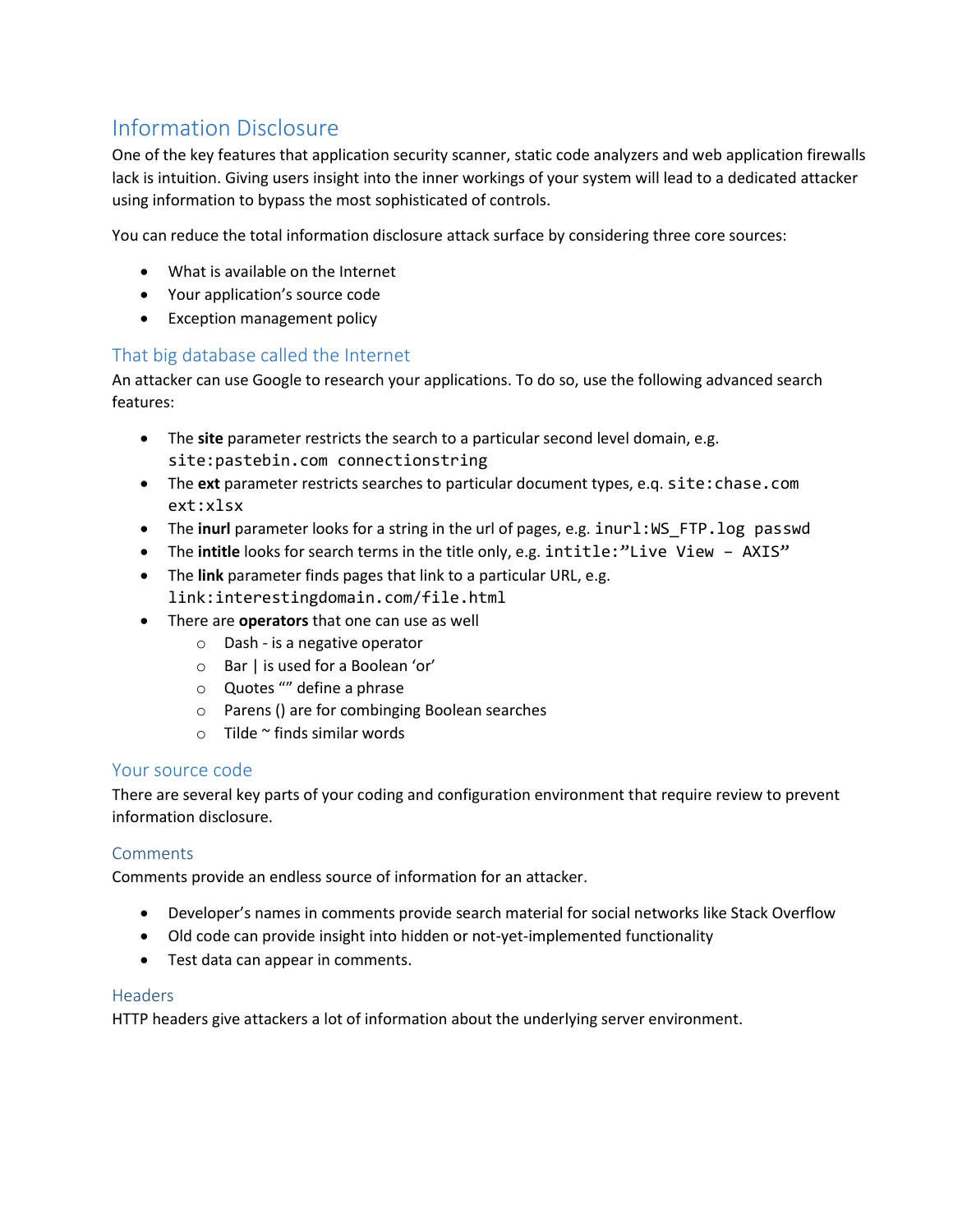| Response (status) line and headers<br>HTTP/1.1 200 OK |                                           |
|-------------------------------------------------------|-------------------------------------------|
| Name                                                  | <b>Recorded Value</b>                     |
| <b>Headers</b>                                        | Date: Wed, 19 Oct 2011 15:38:31 GMTServer |
| Date                                                  | Wed, 19 Oct 2011 15:38:31 GMT             |
| Server                                                | Apache/2.2.21 (Win32)                     |
| Content-Encodir gzip                                  |                                           |
| Vary                                                  | Accept-Encoding                           |
| X-Powered-By                                          | <b>ASP.NET</b>                            |
| Last-Modified                                         | Fri, 08 Jul 2011 09:23:01 GMT             |
| Content-Length 1559                                   |                                           |
| Content-Type                                          | application/x-javascript                  |
|                                                       |                                           |
| ш                                                     |                                           |

*Figure 1: Server environment disclosed in header*

Information, such as an outdated Apache server version, can give attackers a great place to start attacking. For instance, Apache 2.2.21 has a number of vulnerabilities, as disclosed on the CVS:



*Figure 2: Vulnerabilities associated with Apache 2.2.21*

#### Hidden Files

Files with non-web standard extensions, such as '.bak' or '.old' are not impossible to download by an attacker. The attacker just has to guess that they are there. Fortunately (for them at least) there are a number of tools that make the collection of hidden files quite easy.

Files not directly used by the application should be removed from the web root at deploy time.

#### JSON and Web Services

SOAP or ReST services, JSON and XML feeds, and the like are all particularly ripe for attackers, especially if you have a mobile application environment. Servers that were previously used by the web server in a SOA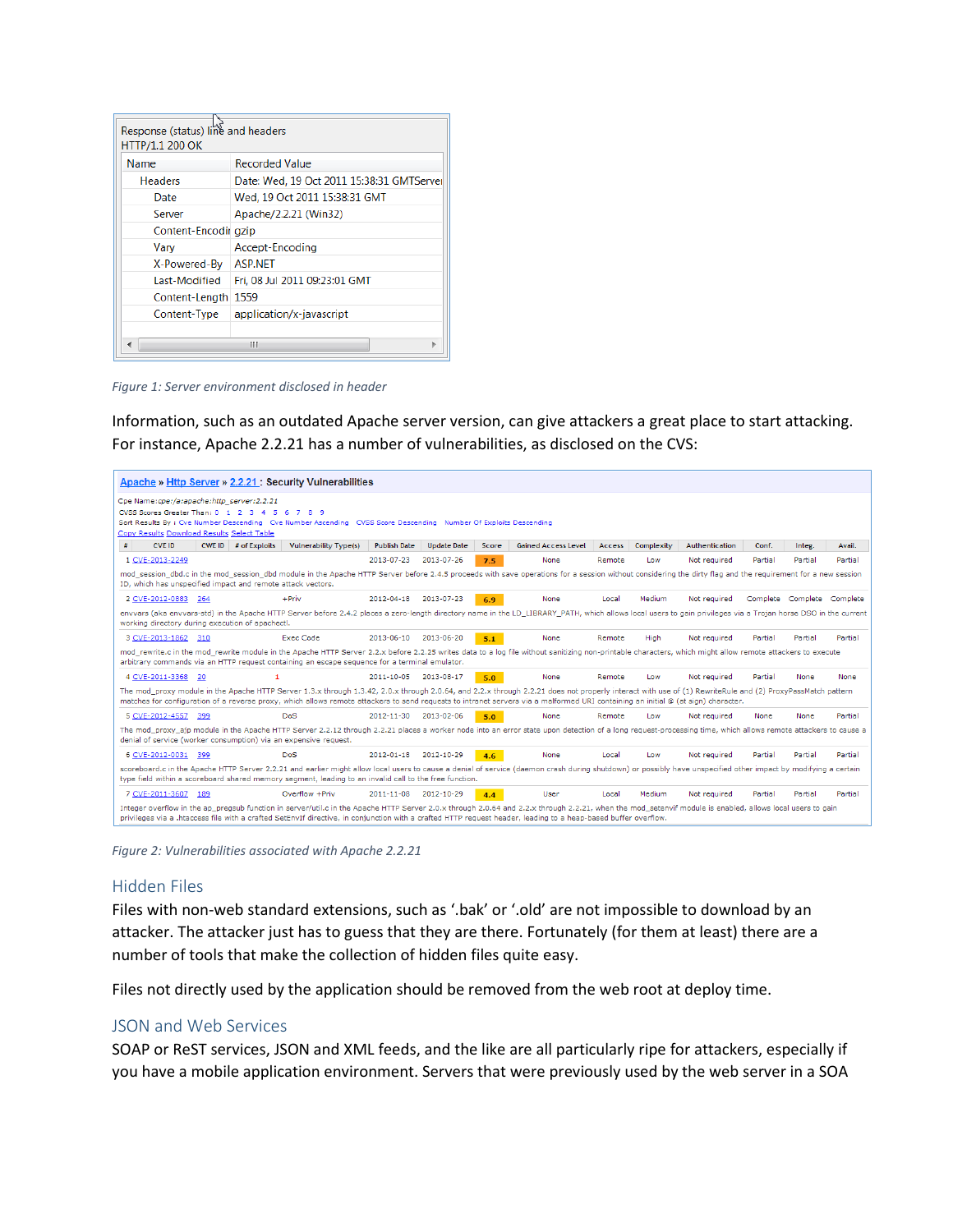environment are now often tunneled through the firewall. These under-tested services are as ripe of a target as the website itself, and should be subjected to the same testing rigor.

#### URLs

URLs contain a lot of information about the application in the form of parameters and directory structure. Add to this that they are often stored in logs, referrers and bookmarks, and you end up with a fair amount of leakage.

No information should be passed in the URL that couldn't be better passed in a form variable or cookie. While these values are still subject to attack, they are not left lying about like URL strings are.

#### Client Side Objects

Understand that any binary can be decompiled. Java, flash, Silverlight, ActiveX: all of them have decompilers that will give the attacker insight into the functionality of the application. Treat the source code of a rich client object as though it is visible to the attacker.

#### Exception management

The last of the three key sources of information disclosure is exception management. Exceptions should give the user the minimum information necessary, and log the maximum information necessary. To so this, use structured exceptions, usually in the form of a try/catch/finally clock.

```
try
{
     //Code that could fail
}
catch(SpecificException se)
{
     //Handle specific exceptions when you can
}
catch(ApplicationException e)
{
     //Handle general exceptions when you can't
}
finally
{
     //clean up anything that might be left over because the try was interrupted
}
```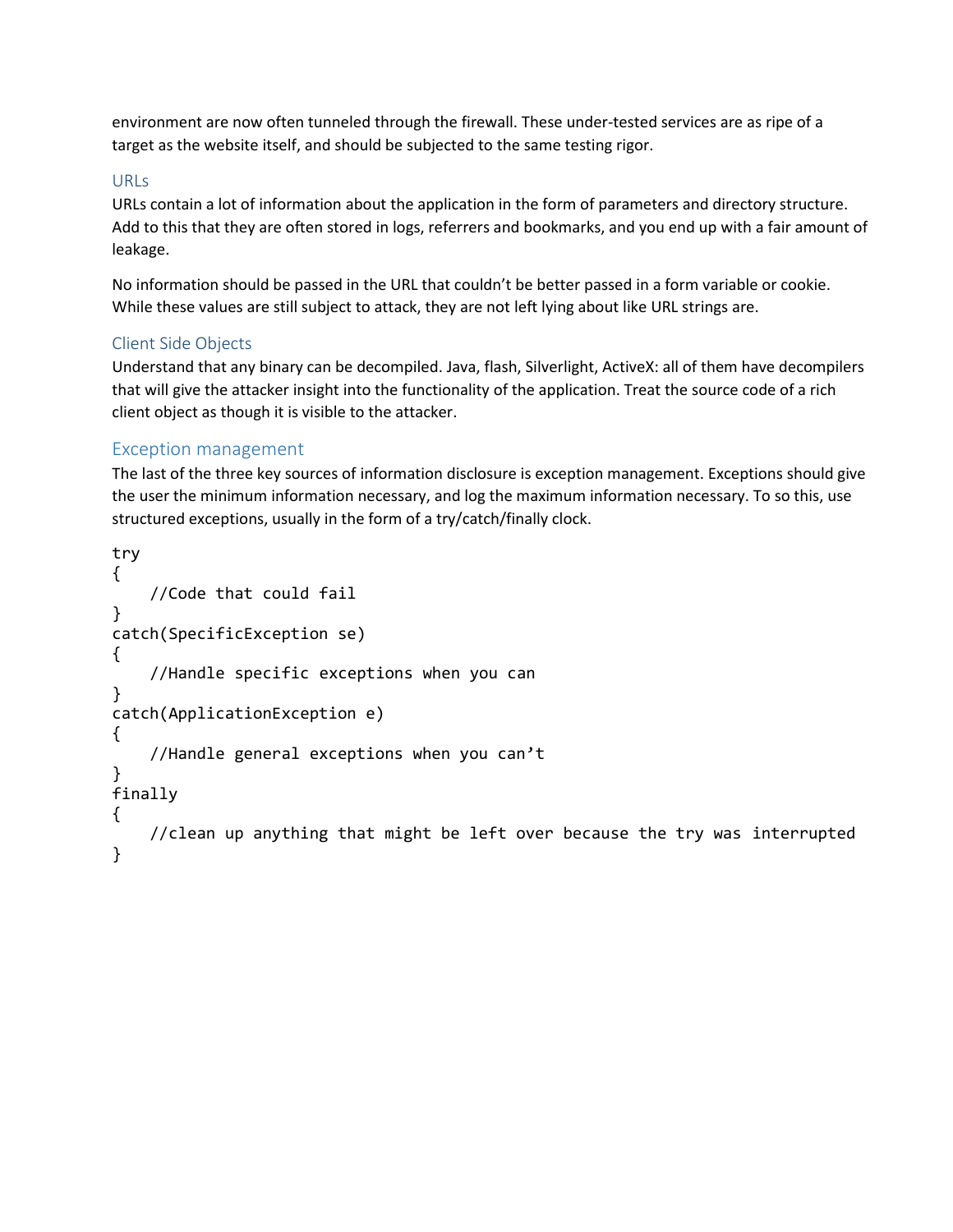# Authentication and Session Management

**Authentication** is the act of making sure the user is who they say they are. This can be accomplished by asking them for something they know, like a password, for something they have, like a smartcard, or something they are, like a thumbprint.

**Authorization** is the act of making sure they user is allowed to do what they ask to do in the application. This can be accomplished by storing their 'role' within the application, or checking various claims about themselves with a trusted third party.

**Session Management** is keeping track of all of this so the user doesn't have to provide the same information to the application over and over.

# Authentication

There are a number of different forms of authentication that have become popular on the web.

- **Form based** authentication is using an HTML form to submit credentials that are then verified against a database or other backend system.
- **HTTP Basic** authentication is authentication via username and password provided by the web server.
- **HTTP Digest** authentication is also web server based, but uses a nonce rather than passing credentials over the wire.
- **Physical Factor** authentication uses something the user has, like a smart phone or token.
- **Biometric** authentication uses something the user is, such as a thumbprint, to identify the user.
- **Server** and **Client** authentication is the act of using asymmetric encryption to authentication the web server or client browser.
- **Single Signon** uses a third party authentication system to share identity with some standard such as OAuth or SAML.

#### Attacks

Attacks around authentication usually revolve around guessing credentials. If usernames are known, then common passwords can be tried to gain access. Recent release of password lists from large providers have given unusual insight into what users are selecting for passwords.

Other methods include watching unsecured login traffic for credentials, for login forms that aren't secured with SSL. Another popular tactic is to attack poorly secured password recovery mechanisms.

#### Defenses

If the attacker gets a copy of the user's credentials, they can access the application – it's as simple as that. Defenses should be focused on prevention of that activity. Sounds simple, but it gets forgotten a lot.

- **Make good usernames.** Don't use something that is obvious or guessable, like an integer.
- **Make strong passwords.** Jury is out on how string they should be, but prevent users form entering one letter passwords, or using their username, or the word password.
- **Create a secure password recovery system.** Generally, the process should look like this:
	- o Click Forgot Link
	- o Send out-of-band token
	- o One time link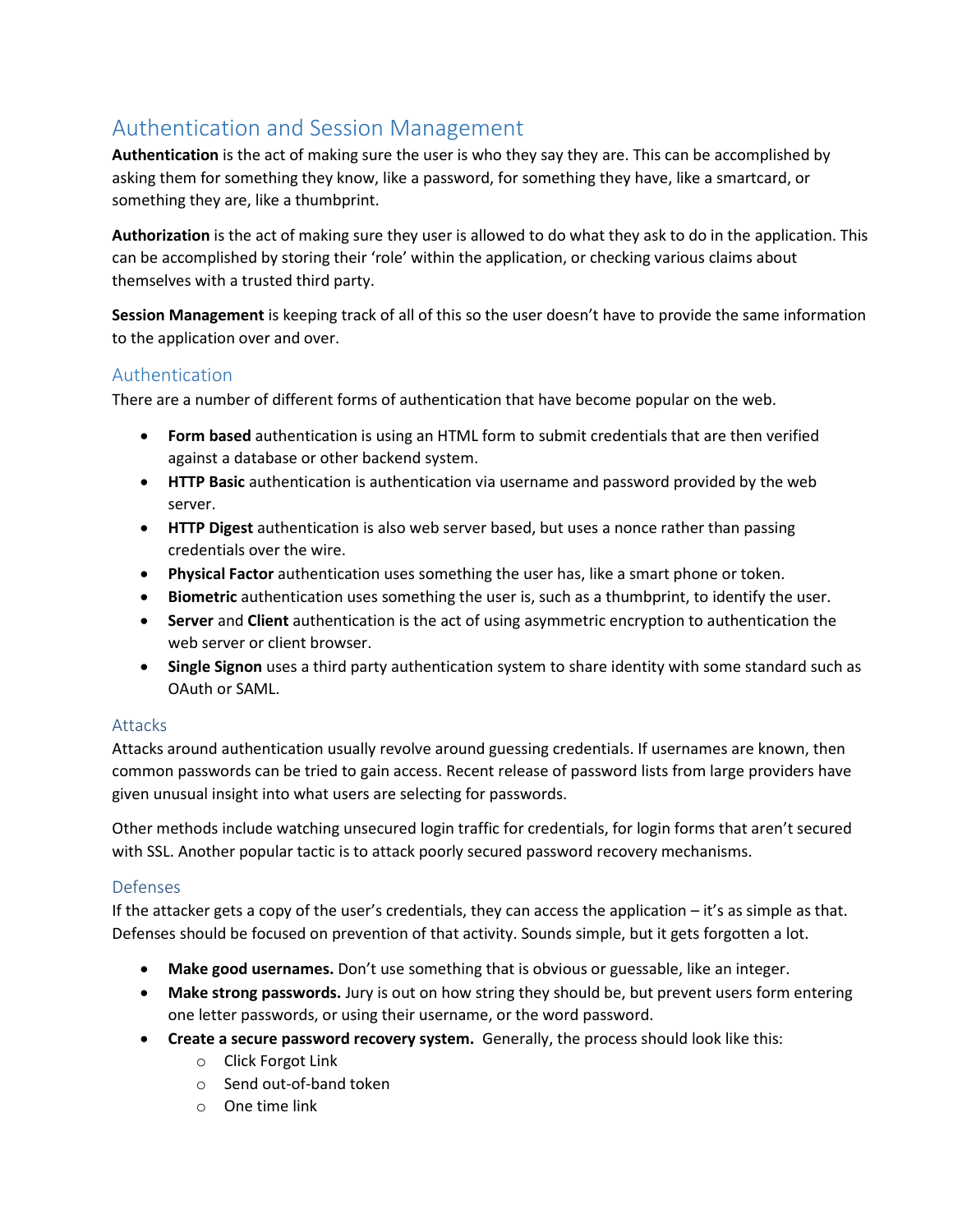- o Ask a security question
- o Require New Password
- **Use a secure password storage system.** See th[e OWASP Password Storage](https://www.owasp.org/index.php/Password_Storage_Cheat_Sheet) Cheat Sheet for the latest information.
- **Transmit credentials over Secure Sockets Layer.**
- **Use Multifactor authentication.** I recommend [Duo Security.](https://www.duosecurity.com/)
- **Handle authentication errors properly.** Don't tell the user if they got their username or password wrong, just tell them that they failed authentication.
- **Have a reasonable lockout policy.** After 6 failed logins, require a reset or use CAPTCHA.

# Authorization

Authorization is the act of using roles or claims to give the user access to functionality that the user is supposed to have access to, and prevent access to functionality that the user is not supposed to have access to.

#### Attacks

Attacks on authorization are significantly broader than those on authentication. Authorization just consists of taking a token and seeing if it matches an expected result. Authorization can be implemented many different ways. This leads to many different attacks.

- **Cross-Site Request Forgery (CSRF)** is an attack which forces an end user to execute unwanted actions on a web application in which he/she is currently authenticated. It usually consists of tricking a user to go to a page with malicious content and then using the session information from the target application to perform an undesired function on the target system.
- **Forced Browsing** is simply requesting resources that the user is not authorized to use outside the scope of the navigation. For instance, guessing the name of the admin screen is a common forced browsing attack.
- **Parameter tampering** is the discovery and alteration of role information in the cookie, header, form or URL inputs in order to achieve elevated permissions.
- **Clickjacking** is luring an authorized user to an unrelated site that uses a transparent frame to trick the user to click on site navigation, while believing that they are performing some function on the attacker's site.

# Defenses

Cross site request forgery is best defended with an anti-forgery token. This is a per-page unique value that assures that the request came from the expected form rather than from an attacker. Most web frameworks have an anti-forgery token built in, but it has to be turned on.

Forced browsing defense is just a matter of checking authorization on every resource. Don't assume that hiding the admin page from the navigation will prevent it from being found – it won't. Check the user's roles or claims provide the requested access every time the resource is requested.

Parameter tampering requires that the parameter be there in the first place. Instead, just use a session identifier that is a pseudo-random string, and use that to look up the role information every time.

Clickjacking has an easy defense – just use the x-frame-options server header. It will tell the browser how the site can be used in frames.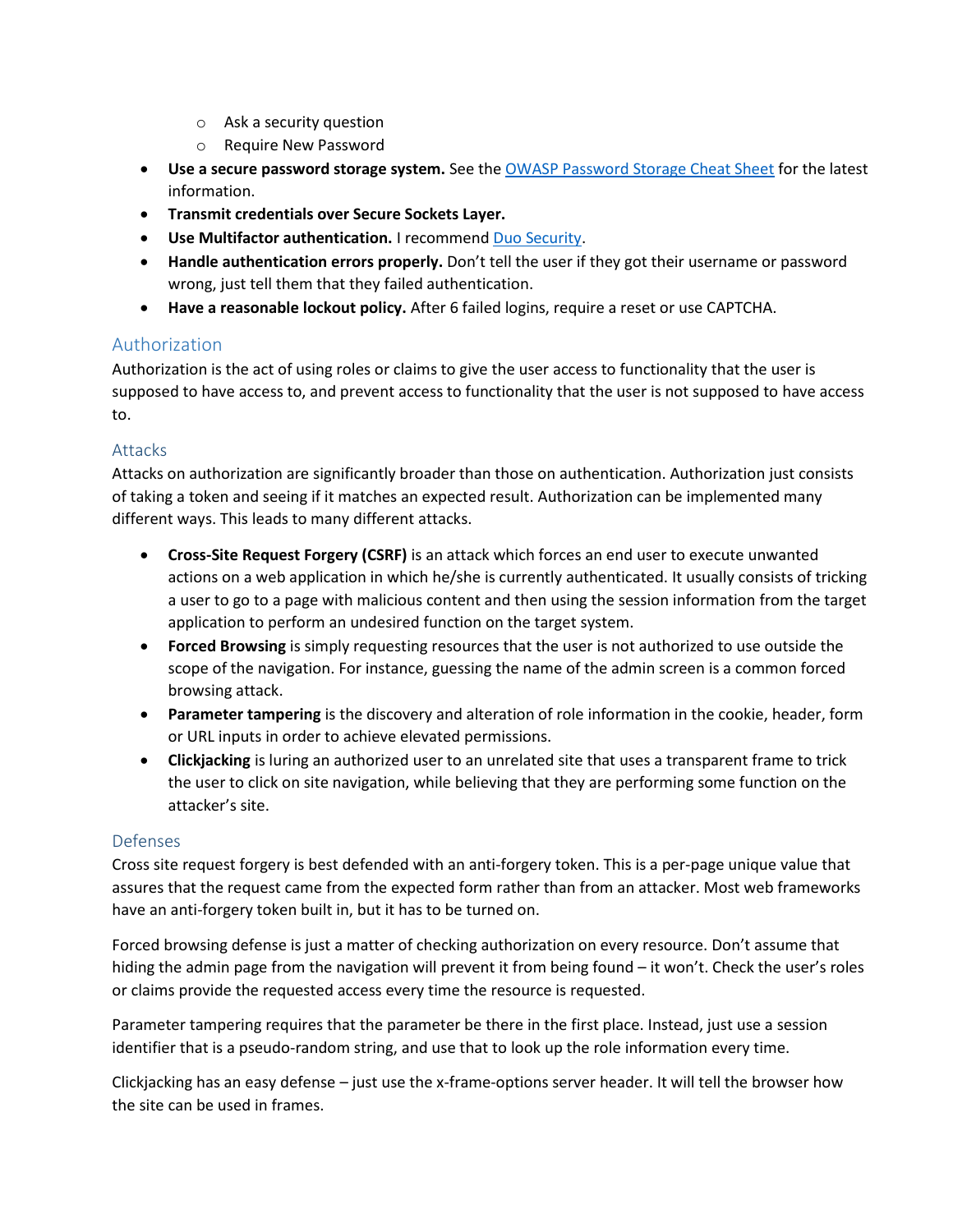# Session Management

Sessions are manages in order to maintain some state of the logged-in user over time using the site. Usually, this is done with some token that is passed between the browser and the server. There are a number of ways to do this, but the only right way is to use the cookies collection, and provide a pseudo-random string to the client each time that they can return to the server to resume their session.

#### **Attacks**

There are three common attacks against session management features.

- **Interception**: If the attacker can get a copy of the session token while it is in use, and this still valid, they can take over the user's session.
- **Prediction**: In the case that the session token is guessable, the attack might predict the next few that are in use, and then use them after a user logs in.
- **Fixation**: This attack involves getting a user to authenticate himself with a known session token.

#### Defenses

Preventing session token interception requires a few common defense-in-depth kinds of things:

- Use of SSL
- Keeping the session token in the cookies collection
- Making sure the session cookie uses HTTPOnly and Secure attributes.

Prediction is an encryption issue. The developer must make sure that the session identifier is sufficiently large, and pseudo-random, in order to prevent predictable tokens. Use the build-in session management whenever possible.

Session fixation simply requires that the token be reset after a successful login.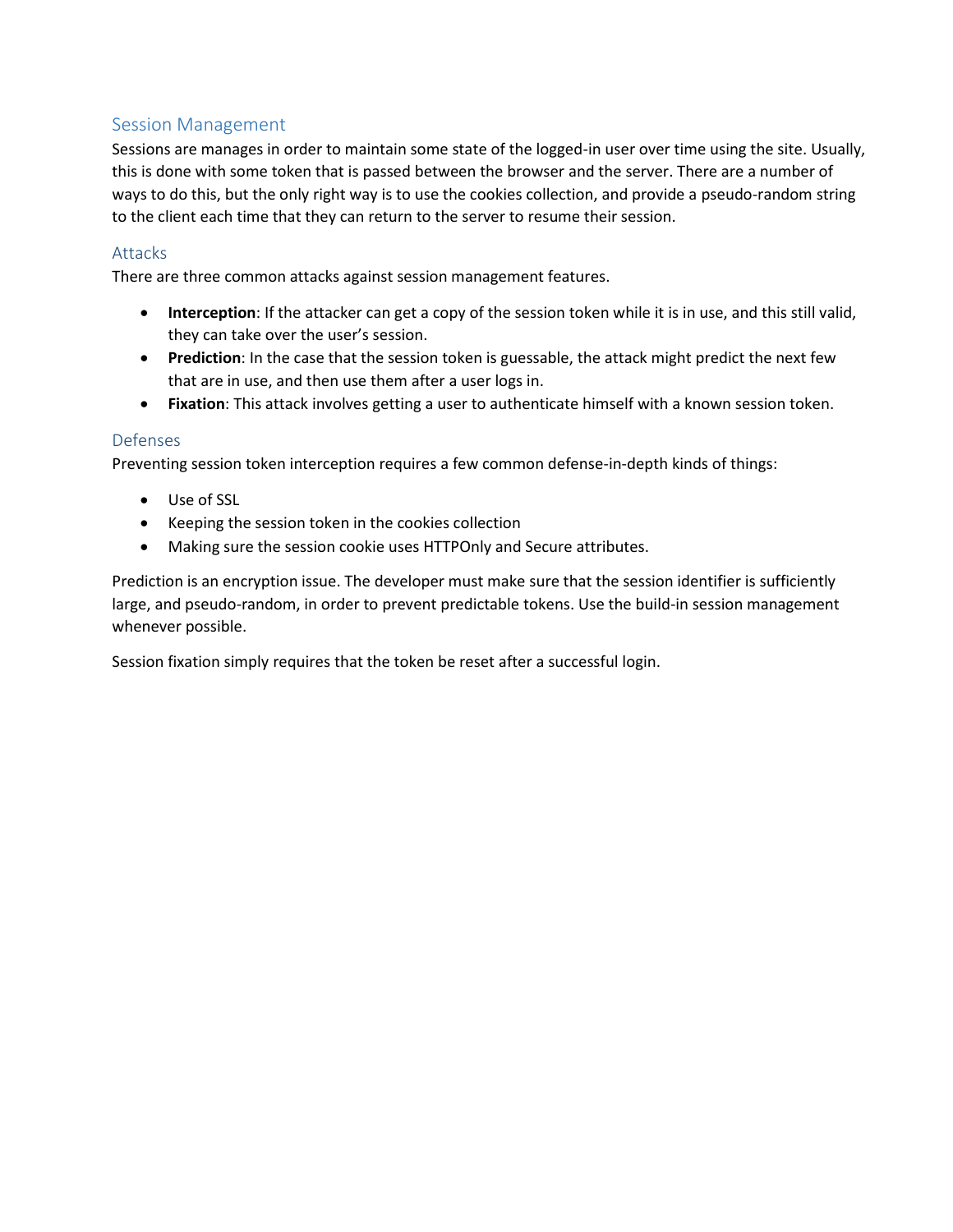# Content Validation

Data is evil. All user input – no matter the source – should be assumed to be malicious. Validating the content of a request is the most important structural security code that a developer can possibly write.

# Cross Site Scripting

CSS, or Browser Injection, consists of making a web browser execute unwanted commends in the users content. This vulnerability is because of the power of JavaScript, and the fact that the browser is now so complex it is practically an operating system of its own.

The most damaging attack that most applications face from a cross site scripting vulnerability is the theft of session tokens. Under certain circumstances, this could give an unauthenticated attacker multiple levels of access to a system.

#### Stored XSS

Stored Cross Site Scripting occurs when an XSS attack is stored in a system for another user to see. For instance, if the user profile screen of an application had a cross site scripting vulnerability, an attacker could place an XSS attack in the profile and then request assistance from the admin. When the admin views the user's profile, the XSS attack silently sends the session token to the attacker. The attacker then can take over the administrator's session.

#### Reflected XSS

Reflected XSS is significantly less serious, but it still can be attacked. Reflected XSS occurs when the system displays values form a request on the browser without sufficient encoding. For instance, this could be a URL string that provides reflected XSS, if the error parameter was displayed on the screen without encoding.

https://www.example.com/page.aspx?error=%3Cscript%3Ealert(%27xss%27)%3C%2Fscript%3E

Attacks with reflected XSS are the same as with stored – the attacker sends a link to the admin requesting help, and the attack is encoded within the link.

# DOM XSS

DOM XSS is exactly like reflected XSS, except the vulnerability doesn't use the server at all – it is totally within the browser. For instance, if a JavaScript function on the site reads the above error parameter, rather than the value being rendered by the server, that is DOM XSS.

#### Encoding is XSS defense

Preventing XSS is all about encoding, but using Server.HTMLEncode (for .NET developers) isn't enough. There is an encoding standard for every data type in the Web world, and it is tough to keep them all straight.

Your best bet is the use of an encoding library. There are a number listed on the XSS [Prevention Cheat Sheet.](https://www.owasp.org/index.php/XSS_(Cross_Site_Scripting)_Prevention_Cheat_Sheet)

# Command Injection

Command Injection is the execution of arbitrary commands on the backend system. This is in opposition to Browser Injection, which is the execution of arbitrary commands on the frontend system (the browser).